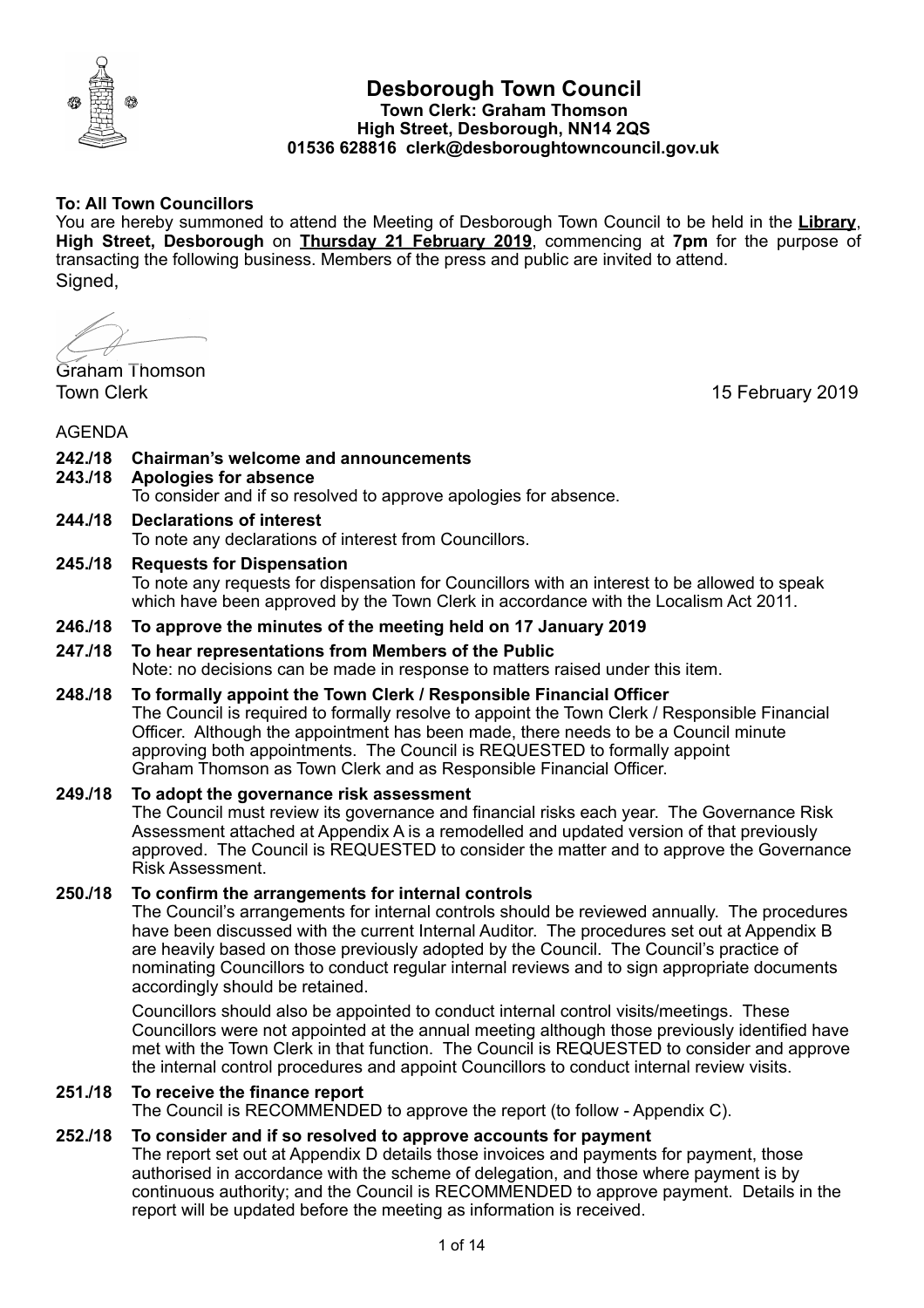# **253./18 To consider the report of the Internal Auditor**

The Council's internal audit service is provided through Northants CALC. The interim internal audit report is attached at Appendix E.

The auditor draws the Council's attention to the following matters (the Town Clerk's comments are in brackets):-

- a. the Council needs to formally appoint the Town Clerk and RFO (dealt with elsewhere on the agenda);
- b. the need to review the Financial Regulations to ensure all relevant statutory requirements are covered (draft revised Financial Regulations will be submitted to the March meeting);
- c. Bank reconciliations not being demonstrable (bank reconciliations are being carried out but to coincide with dates of meetings rather than the dates of bank statements. These reconciliations recorded in Council minutes were pointed out to the auditor. The Town Clerk has now completed the set of reconciliations as required by the internal auditor. The migration to the new finance software is almost complete and future reconciliations will be carried out on the bank statement dates.);
- d. Internal controls not being carried out (this refers largely to Councillor oversight. The Town Clerk demonstrated that this was carried out, however confirmation of arrangements is dealt with elsewhere on the agenda)
- e. the level of the Council's reserves is *"significantly higher than the annual precept, I would expect to see an explanation provided to me at the year-end audit and shown as a resolution on the Town Council's minutes*" (the external auditor, PKF Littlejohn LLP, has recently stated that reserves of twice precept would be acceptable. On that basis, the Council could carry over £280,000 (the 2018/19 precept) times two, or £560,000 without attracting the Auditor's interest. However, another agenda item deals with this.);
- f. financial risk assessments need to be adopted in each financial year (this was in the work programme and is dealt with elsewhere on the agenda);

The Council is REQUESTED to consider the report of the internal auditor.

# **254./18 To consider the Council's training needs**

The Council has previously resolved to appoint NCALC to provide three training sessions for the Council. These sessions are being organised (it is hoped that the first session will be in March) but in the meantime the Council is REQUESTED to consider whether Councillors should attend other, more specialised, training; and if so to approve a process for approving attendance (within budget).

#### **255./18 To consider the planning and licensing report**

In accordance with the views expressed by Councillors, any comments which were uncontentious and uncontested were submitted to the relevant authority as set out in the report attached at Appendix F. The Council is REQUESTED to consider any comment on any of the applications listed.

#### **256./18 To consider and earmark reserves into 2019/20**

The Council is required to maintain adequate financial reserves (Sections 32 and 43 of the Local Government Finance Act 1992), however, there is no specified minimum level of reserves that an authority should hold, and it is the responsibility of the Responsible Financial Officer to advise the Council about the level of reserves and to ensure that there are procedures for their establishment and use. The External Auditor has indicated that reserves of more than twice precept would be considered "high" and require explanation.

Reserves can be categorised as General or Earmarked.

General Reserves: are funds which do not have any restrictions as to their use. These reserves can be used to smooth the impact of uneven cash flows, offset the budget requirement if necessary or can be held in case of unexpected events or emergencies. The level of General Reserves is a matter of judgement.

Earmarked Reserves: are established on a "needs" basis, in line with anticipated requirements. Earmarked reserves can be held for different reasons:

- Carry forward of underspend if expenditure is committed to projects but cannot/is not spent in the budget year. Reserves are used as a mechanism to carry forward these resources.
- Other earmarked reserves may be set up from time to time to meet known or predicted liabilities (such as funding elections or polls).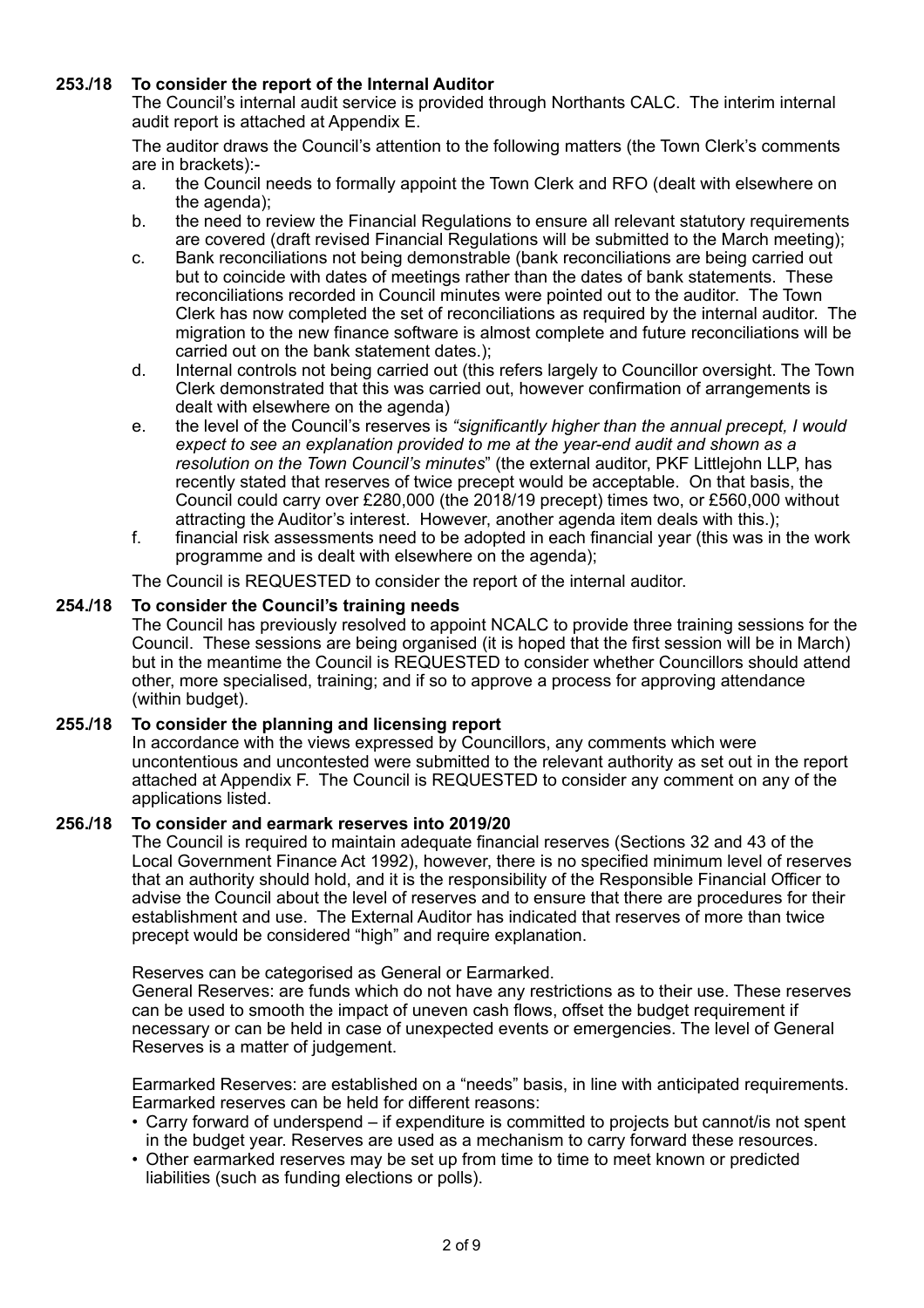Any decision to set up a reserve must be by resolution of the Council. Expenditure from reserves can only be authorised by the Council. All Earmarked Reserves are recorded on the Parish Council's accounts.

The Council is REQUESTED to give its views about earmarking reserves in general and to defer the earmarking of reserves to the March meeting when the level of funds carried forward will be known.

# **257./18 To determine the Council's Schedule of Meetings for 2019/20**

As Members will know, the Council traditionally meets on the third Thursday of the month at 7pm (excluding August). In addition, an Annual Town Meeting must be held between 1 March and 1 June. In many cases it can be convenient to hold this meeting on the same evening as an ordinary Council meeting (often the ordinary meeting of the Council).

| Meeting                | Mar          | Apr   May | Jun |    |                |    |          |    |    |    | Mar | Apr |
|------------------------|--------------|-----------|-----|----|----------------|----|----------|----|----|----|-----|-----|
| Ordinary<br>Council    | $\mathbf{A}$ | 16        | ററ  | 18 | $\blacksquare$ | 19 | $\Omega$ | 19 | 16 | ററ | 19  |     |
| Annual Town<br>Meeting |              |           |     |    |                |    |          |    |    |    |     |     |

The Schedule of meetings in accordance with this practice is as follows:-

Questions have been raised about the proposed date of the December meeting, given that it is six days before Christmas.

The Council is REQUESTED to determine the schedule of meetings for the 2019/20 municipal year.

# **258./18 To note items of information**

The report of the Town Clerk (Report No 1) contains information on the following matters and the Council is recommended to note the information contained in the report. No decisions of a financial nature will be made in relation to this item.

- 258.1./18 To note any report received from the County Councillor
- 258.2./18 To note any report received from Kettering Borough Councillors
- 258.3./18 To receive any report on Vehicle Speeds, Traffic, and CCTV
- 258.4./18 To receive and note updates from Desborough community groups and representatives
- 258.5./18 To note any report received from the Police
- 258.6./18 Town Council membership
- 258.7./18 Council website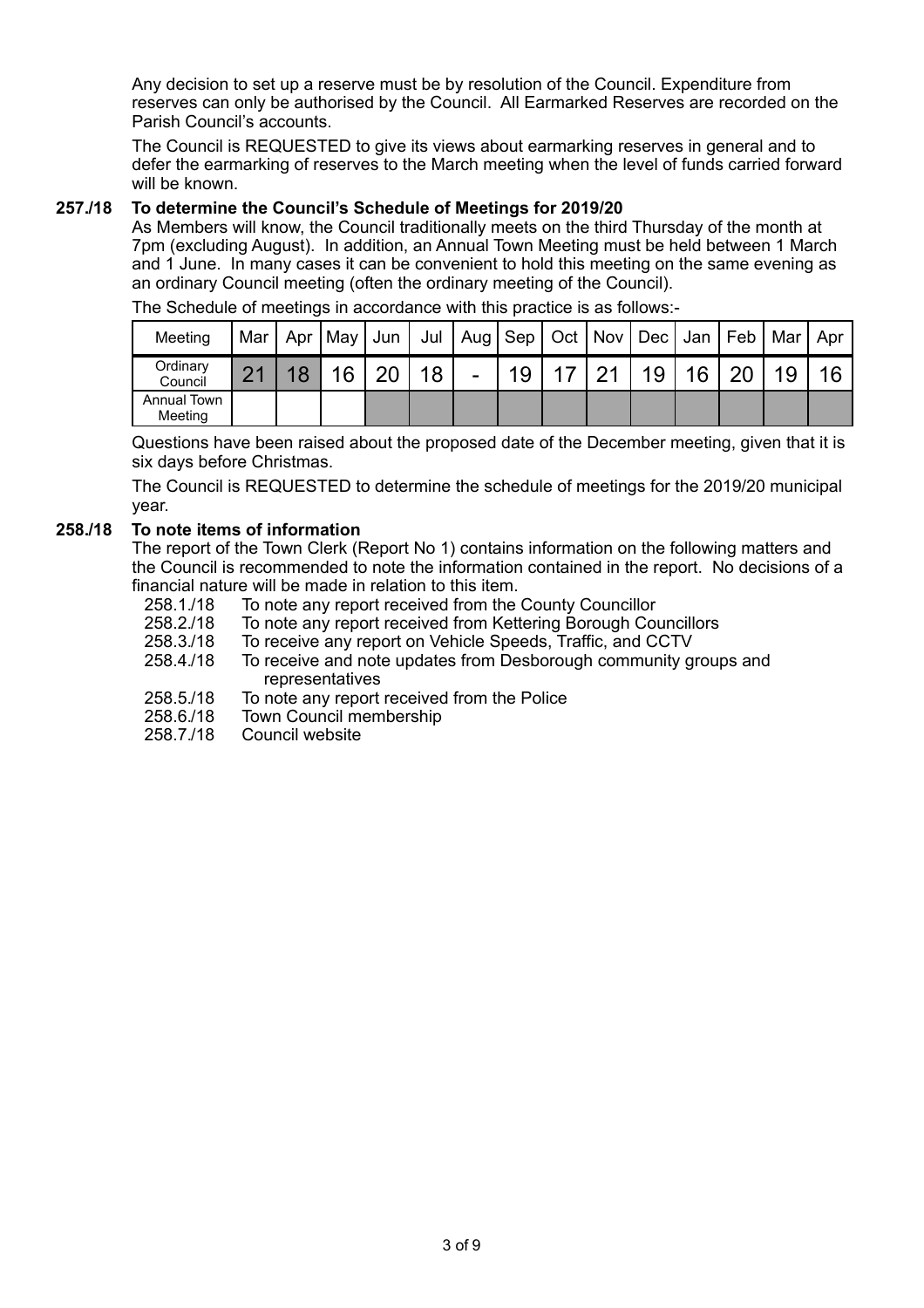# **Governance Risk Assessment**

See attached.

#### **DESBOROUGH TOWN COUNCIL APPENDIX B APPENDIX B 21 FEBRUARY 2019**

# **Internal Control Procedures**

See attached.

### **DESBOROUGH TOWN COUNCIL APPENDIX C 21 FEBRUARY 2019**

# **FINANCE REPORT Monthly Bank Reconciliation**

#### To follow

| <b>Bank reconciliation</b>     |  |
|--------------------------------|--|
| <b>Barclays Current</b>        |  |
| <b>Barclays Business Saver</b> |  |
| Unpresented payments           |  |
| Reconciled Balance             |  |
|                                |  |

# **DESBOROUGH TOWN COUNCIL** APPENDIX D **21 FEBRUARY 2019**

#### **ACCOUNTS FOR PAYMENT**

Further items will be added as received.

| <b>Supplier</b>                           | Reason                                                         | <b>VAT</b> | <b>Total</b><br><b>Amount</b> | <b>Notes</b>                                  |
|-------------------------------------------|----------------------------------------------------------------|------------|-------------------------------|-----------------------------------------------|
| <b>Graham Thomson</b>                     | Salary (February 25 hours / week) Overtime<br>(January hours)  |            | £0.00 2,051.96                |                                               |
| <b>HMRC</b>                               | PAYE / NI (employee's and employer's<br>contributions) January |            |                               | £0.00 £876.30 To be paid in March             |
| <b>LGSS Pensions</b>                      | Pension (employee's and employer's<br>contributions) January   |            |                               | £0.00 £952.85 To be paid in March             |
| Printerinks4u                             | Printer toner                                                  |            | £25.65 £153.89                |                                               |
| Northamptonshire County<br>Council (LGSS) | Quarterly Rent for Town Council offices                        |            |                               | £0.0012,000.00 Approved in<br>accordance with |
| <b>NetWiseUK</b>                          | Premium package support and Maintenance<br>of website.         |            |                               | £0.00 £899.00 delegated powers                |
| <b>Talk Talk Business</b>                 | Internet and telephone                                         | £9.59      |                               | £57.67 Continuous authority<br>for payments   |

\_\_\_\_\_\_\_\_\_\_\_\_\_\_\_\_\_\_\_\_\_\_\_\_\_\_\_\_\_\_\_\_\_\_\_\_\_\_\_\_\_\_\_\_\_\_\_\_\_\_\_\_\_\_\_\_\_\_\_\_\_\_\_\_\_\_\_\_\_\_\_\_\_\_\_\_\_\_\_\_\_\_\_\_\_

 $\_$  ,  $\_$  ,  $\_$  ,  $\_$  ,  $\_$  ,  $\_$  ,  $\_$  ,  $\_$  ,  $\_$  ,  $\_$  ,  $\_$  ,  $\_$  ,  $\_$  ,  $\_$  ,  $\_$  ,  $\_$  ,  $\_$  ,  $\_$  ,  $\_$  ,  $\_$  ,  $\_$  ,  $\_$  ,  $\_$  ,  $\_$  ,  $\_$  ,  $\_$  ,  $\_$  ,  $\_$  ,  $\_$  ,  $\_$  ,  $\_$  ,  $\_$  ,  $\_$  ,  $\_$  ,  $\_$  ,  $\_$  ,  $\_$  ,

 $\_$  ,  $\_$  ,  $\_$  ,  $\_$  ,  $\_$  ,  $\_$  ,  $\_$  ,  $\_$  ,  $\_$  ,  $\_$  ,  $\_$  ,  $\_$  ,  $\_$  ,  $\_$  ,  $\_$  ,  $\_$  ,  $\_$  ,  $\_$  ,  $\_$  ,  $\_$  ,  $\_$  ,  $\_$  ,  $\_$  ,  $\_$  ,  $\_$  ,  $\_$  ,  $\_$  ,  $\_$  ,  $\_$  ,  $\_$  ,  $\_$  ,  $\_$  ,  $\_$  ,  $\_$  ,  $\_$  ,  $\_$  ,  $\_$  ,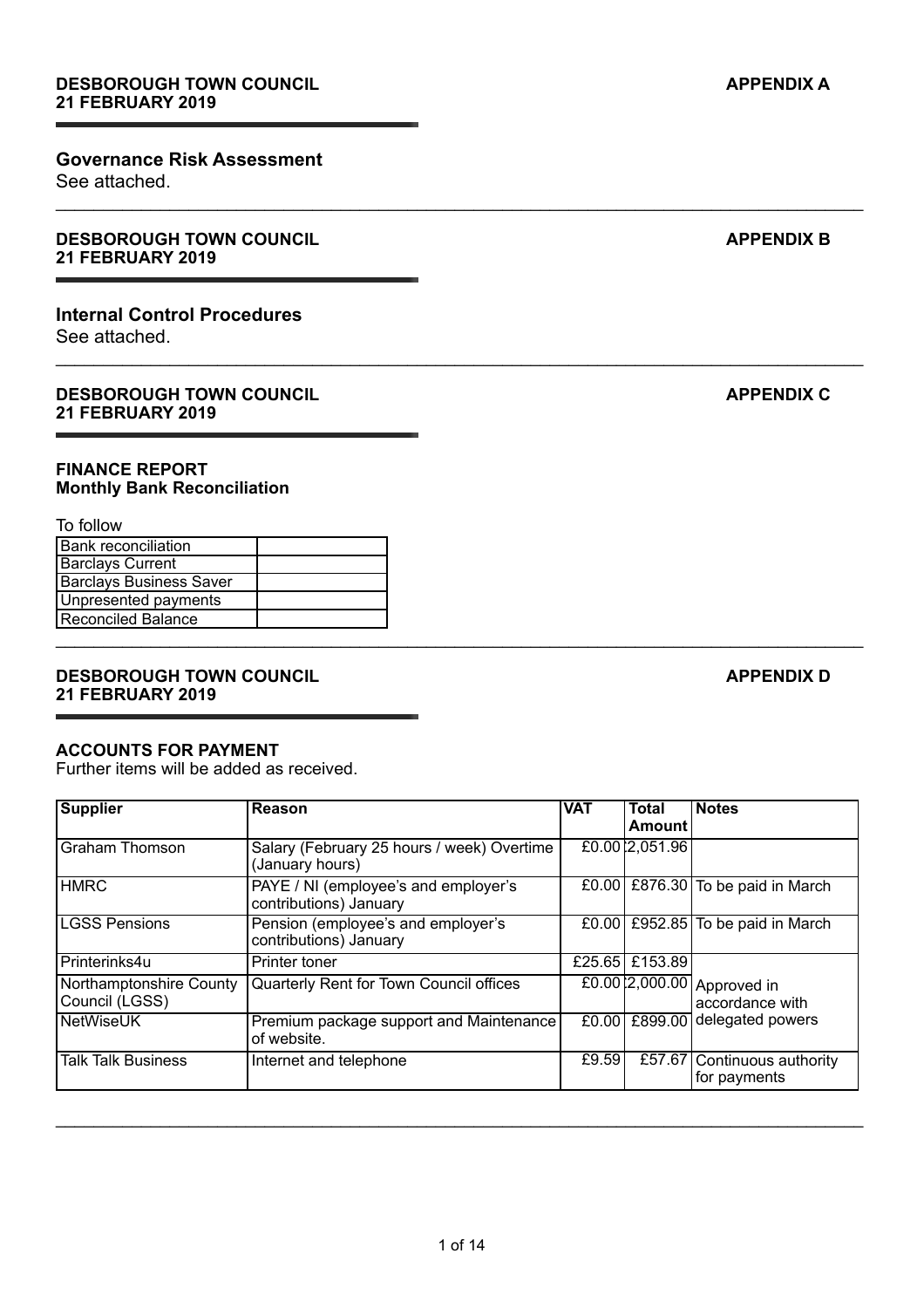# **Interim Internal Audit Report**



# **Interim Internal Audit Report**

| Name of council:             | Desborough Town Council       |                            |                                |  |  |
|------------------------------|-------------------------------|----------------------------|--------------------------------|--|--|
| Name of Internal<br>Auditor: | Mrs Tina<br><b>Charteress</b> | Date of report:            | 12 <sup>th</sup> February 2019 |  |  |
| Year ending:                 | 31 March 2019                 | Date audit carried<br>out: | 8 <sup>th</sup> February 2019  |  |  |

*Internal audit is the periodic independent review of a council's internal controls resulting in an assurance report designed to improve the effectiveness and efficiency of the activities and operating procedures under the council's control. Managing the council's internal controls should be a day-to-day function of the staff and management and not left for internal audit.*

*The council is required to take appropriate action on all matters raised in reports from internal and external audit and to respond to matters brought to its attention by internal and external audit. Failure to take appropriate action may lead to a qualified audit opinion.*

### **To the Mayor of the Town Council:**

Thank you very much for the hospitality shown during my visit to conduct the Interim Internal Audit for Desborough Town Council.

I examined Book Keeping, Due Process, Risk Management, Bank Reconciliations, Internal Control and performed a detailed scan of the minutes up to and including the end of December 2018.

I draw your attention to the following comments:

- I note that there have been some changes in staffing over the last year which have not been shown as decisions resolved in the Town Council's minutes
- The Town Council has never formally appointed a new Clerk and has never formally appointed a Responsible Financial Officer which is has a statutory duty to do in accordance with section 151 of the Local Government Act 1972
- The Council has re-written several of its policies to read in "Plain English". I was very pleased to see the Council has taken the time to personalise its policies, but I am concerned the Council has missed key information. I give an example of the Financial Regulations which do not show any process for the procurement of tenders; this is a key procedure following the Public Contracts Act 2015. I would advise the Town Council to refer to the generic policies produced by NALC to ensure key pieces of legislation have not been missed and then re-adopt an amended version
- One of my key tests when performing an audit is to check bank reconciliations have been completed and that the figures match both the bank account and the accounts. The Clerk is currently moving to a new finance system and was unable to demonstrate any form of bank reconciliation against the accounts. I understand the bank account is being reconciled against the entries made, but this is not sufficient. On my next visit I will be testing this process again and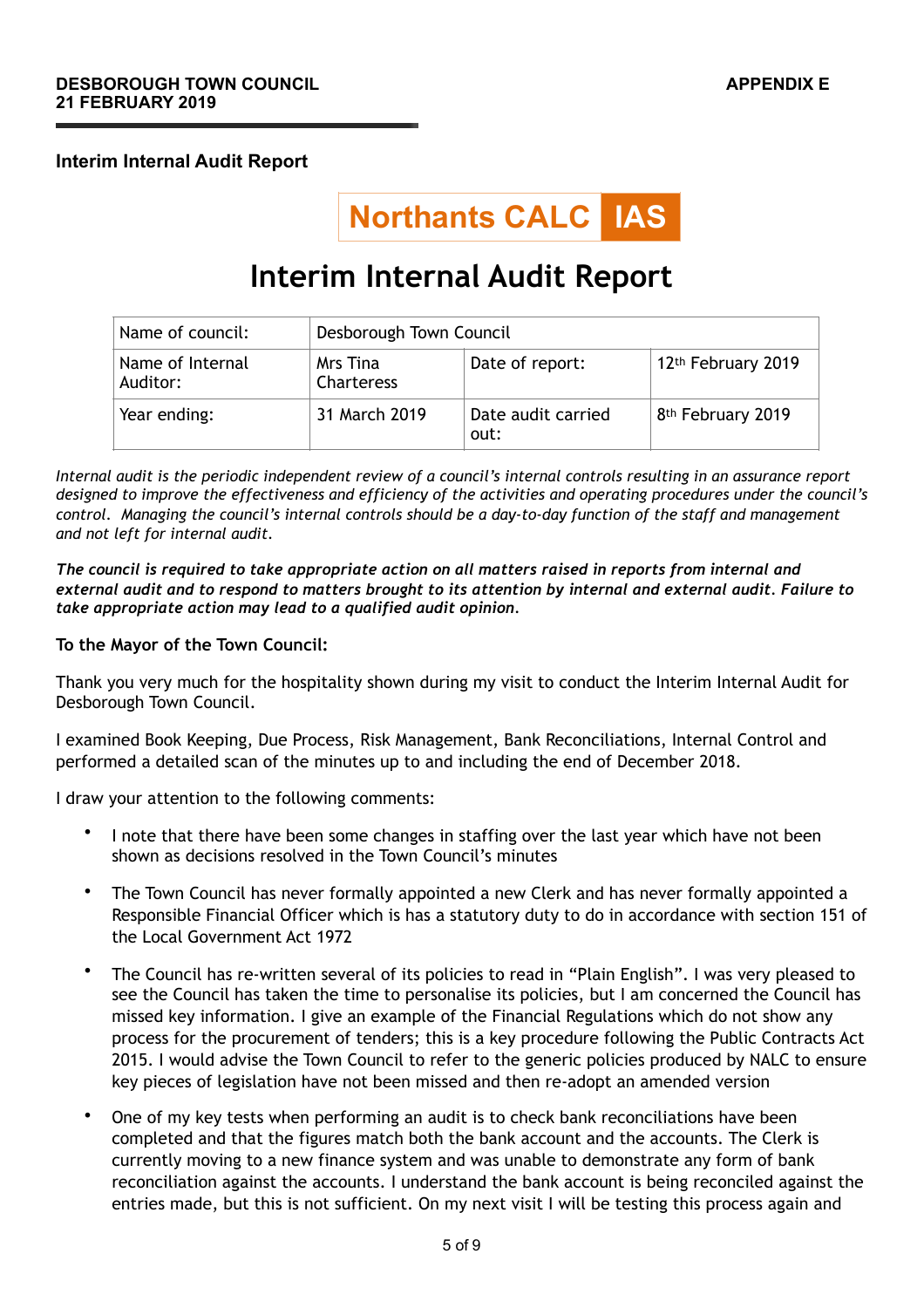would expect to see quarterly bank reconciliations as a minimum. I will also be testing VAT against the accounts system, invoices and the VAT refund

- The Town Council is not carrying out any form of Internal Control. It should have appointed an Internal Control Councillor/Councillors who should not be a bank signatory. Had this process been in place the lack of bank reconciliations would have been noted. The Town Council has a duty to perform Internal Controls to ensure risk is appropriately managed, to detect inaccuracies including fraud and to demonstrate measures to ensure the financial transactions of the Council are being properly recorded
- I have advised the Clerk to ensure the Financial Risk Assessments are adopted within the current financial year; this is a statutory requirement and failure to do so will result in a qualification of audit
- Town Councils have no legal powers to hold reserves other than those for reasonable working capital needs or specifically earmarked purposes. If the general reserve carried over to 2019/2020 is significantly higher than the annual Precept, I would expect to see an explanation provided to me at the year-end audit and shown as a resolution on the Town Council's minutes

I appreciate this has been a year of tremendous change for Desborough Town Council; it is obvious from the minutes. Most of the above items I have raised can be addressed before the year end and I look forward to returning to Desborough Town Council shortly to complete the full Internal Audit.

This report is based on the evidence made available to me. It would be incorrect to view internal audit as the detailed inspection of all records and transactions of a council in order to detect error or fraud. Consequently, the report is limited to those matters set out above.

Yours sincerely,

Tina Charteress.

Mrs Tina L Charteress CiLCA Internal Auditor to the Council 07818 084231

tcharteress@gmail.com

\_\_\_\_\_\_\_\_\_\_\_\_\_\_\_\_\_\_\_\_\_\_\_\_\_\_\_\_\_\_\_\_\_\_\_\_\_\_\_\_\_\_\_\_\_\_\_\_\_\_\_\_\_\_\_\_\_\_\_\_\_\_\_\_\_\_\_\_\_\_\_\_\_\_\_\_\_\_\_\_\_\_\_\_\_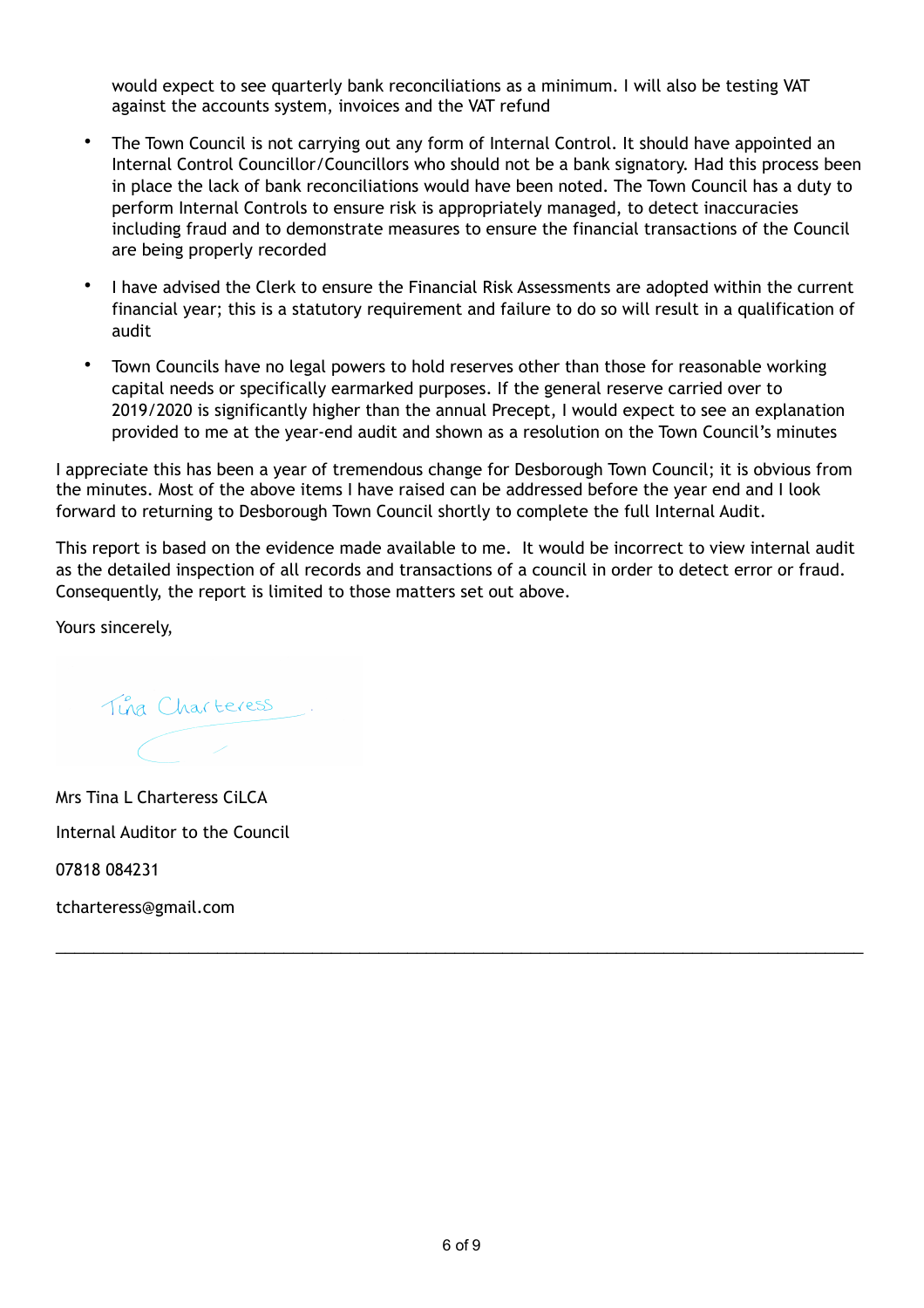# **Planning and Licensing Matters**

# [KET/2018/0951](https://www.kettering.gov.uk/planningApplication/128485)

60 Queen Street, Desborough

Alterations to windows on rear and side elevations and reconfiguration of internal layout including stairwell (see KET/2016/0690 - Conversion of existing building to 8 no. apartments).

# [KET/2018/0926](https://www.kettering.gov.uk/planningApplication/128473)

86 Pioneer Avenue, Desborough

Two storey rear extension and installation of French doors and Juliet balcony to rear first floor bedroom.

# [KET/2019/0044](https://www.kettering.gov.uk/planningApplication/128539)

117 Union Street, Desborough

Proposed development: KET/2018/0905 (Single storey rear extension and raised veranda): Replace door with window on South elevation, replace window with door on East elevation and reduce size of proposed veranda.

# [KET/2019/0033](https://www.kettering.gov.uk/planningApplication/128529)

60 Queen Street, Desborough

Proposed development: KET/2016/0690 (Conversion of existing building to 8 no. apartments): Removal of 3 no. windows to rear elevation and re-configure internal layout to the communal area to allow for bike storage.

#### [KET/2019/0018](https://www.kettering.gov.uk/planningApplication/128520)

30 Upper Dane, Desborough Proposed development: Single storey rear extension.

#### [KET/2019/0027](https://www.kettering.gov.uk/planningApplication/128521)

Desborough (land to south of), Desborough Proposed development: KET/2016/0044 (Residential development of up to 304 dwellings with associated access, infrastructure, public open space, nature areas and surface water management measures): Amended wording of condition 24 relating to off-site highway works.

# [KET/2019/0017](https://www.kettering.gov.uk/planningApplication/128519)

42 Gladstone Street (land adj), Desborough Proposed development: Variation of condition 5 (g) of KET/2017/0978 in respect of brick type to be replaced with Victorian Mellow 215mm x 102.5mm x 65mm.

#### [KET/2017/1019](https://www.kettering.gov.uk/planningApplication/127553)

Outline Application: Development of up to 135 no. dwellings with means of access considered at Buxton Drive & Eyam Close (land off)

This refers to an additional traffic assessment relating to Castleton Road / Arthingworth Road / Braybrooke Road route from the site.

# [KET/2019/0076](https://www.kettering.gov.uk/planningApplication/128600)

50 Federation Avenue, Desborough Proposed development: Single storey rear and side extension.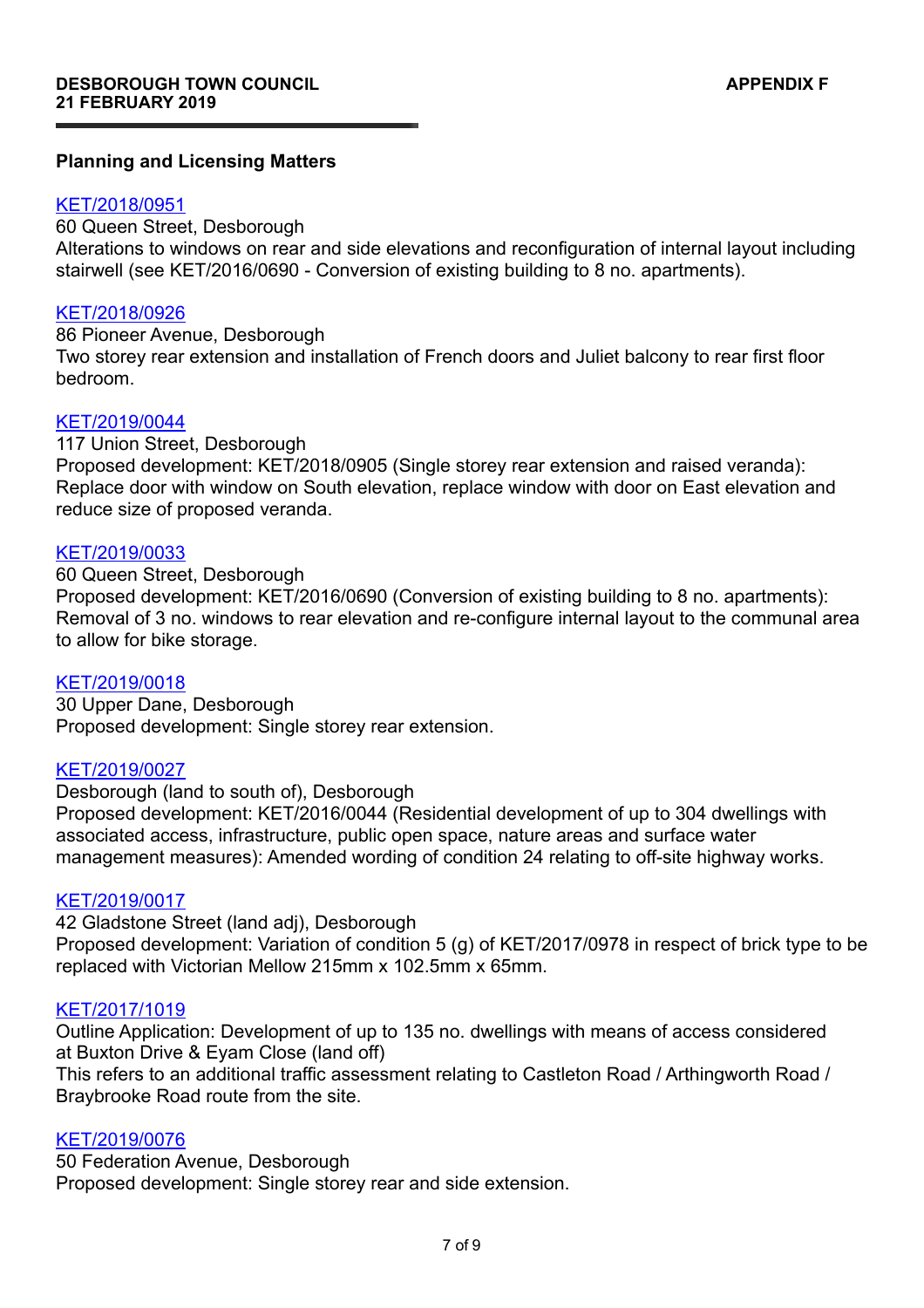# [KET/2019/0071](https://www.kettering.gov.uk/planningApplication/128599)

The Kings Arms, 111 High Street, Desborough

Proposed development: KET/2017/0593 (Change of use from former guest rooms to 4 no. flats, demolish glazed canopy, single storey rear and side extensions): Insertion of external door and retention of internal wall.

# [KET/2019/0091](https://www.kettering.gov.uk/planningApplication/128601)

211 Dunkirk Avenue, Desborough Proposed development: Single and two storey rear extension.

# [KET/2019/0079](https://www.kettering.gov.uk/planningApplication/128594)

Desborough Lodge, Rothwell Road, Desborough Proposed development: Conversion of barn to granny annexe.

# [DA/2017/0442](http://selfservice.daventrydc.gov.uk/swiftlg/apas/run/WPHAPPDETAIL.DisplayUrl?theApnID=DA/2017/0442&theTabNo=2&backURL=%3Ca%20href=wphappcriteria.display?paSearchKey=1099530%3ESearch%20Criteria%3C/a%3E%20%3E%20%3Ca%20href=)

This application is outside our area but is close to the boundary. The matter relates to a retrospective application for stationing three additional residential mobile homes at the travellers' site on Braybrooke Road. It falls in Daventry District. The application was refused but the applicant has appealed. There will be an informal hearing by the Planning Inspectorate. If the Council wishes to make comments we must do so directly to the Planning Inspectorate.

 $\_$  ,  $\_$  ,  $\_$  ,  $\_$  ,  $\_$  ,  $\_$  ,  $\_$  ,  $\_$  ,  $\_$  ,  $\_$  ,  $\_$  ,  $\_$  ,  $\_$  ,  $\_$  ,  $\_$  ,  $\_$  ,  $\_$  ,  $\_$  ,  $\_$  ,  $\_$  ,  $\_$  ,  $\_$  ,  $\_$  ,  $\_$  ,  $\_$  ,  $\_$  ,  $\_$  ,  $\_$  ,  $\_$  ,  $\_$  ,  $\_$  ,  $\_$  ,  $\_$  ,  $\_$  ,  $\_$  ,  $\_$  ,  $\_$  ,